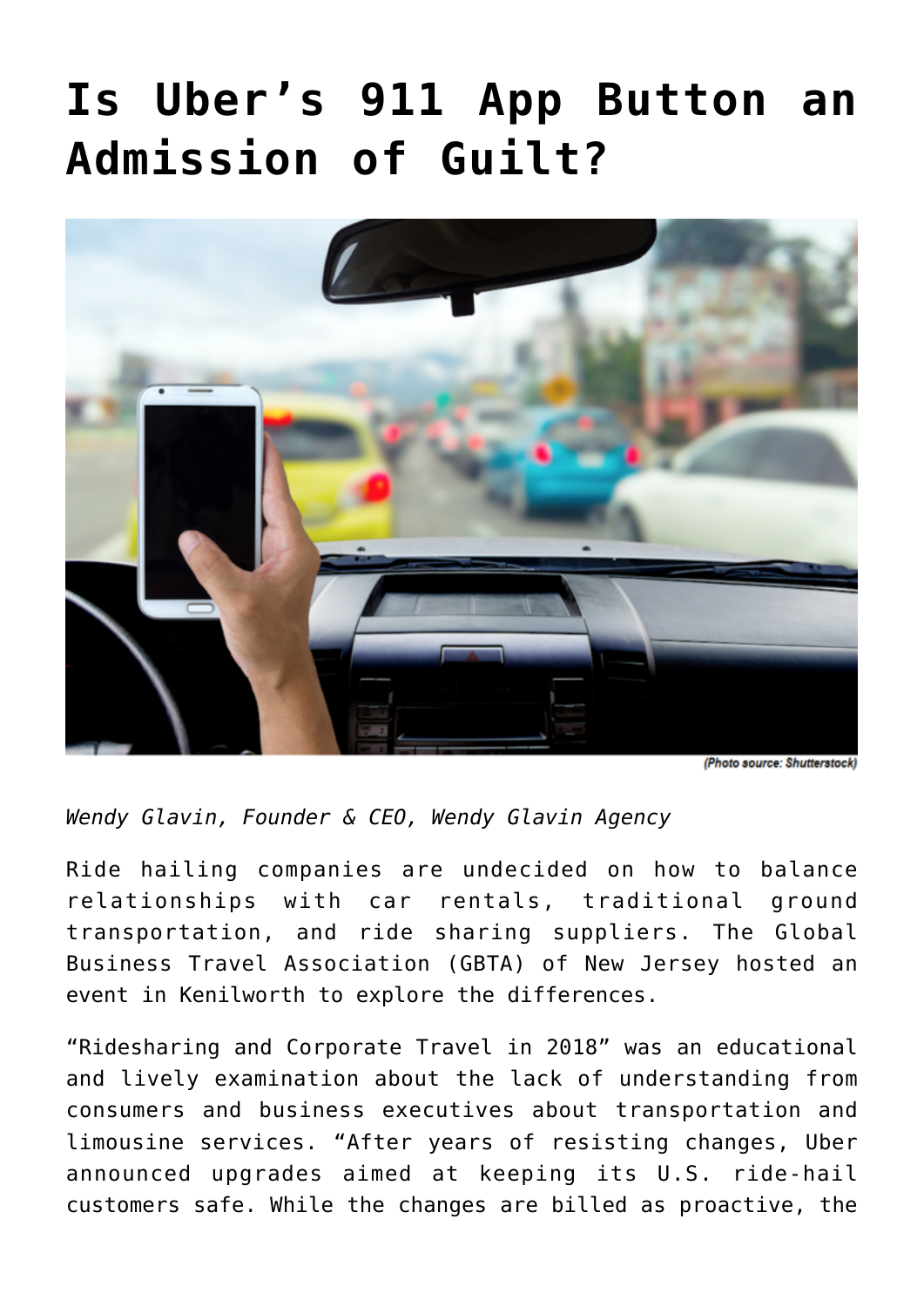announcement effectively represents an admission that Uber has been falling short on passenger safety." — *Washington Post*, April 2018.

On June 20, 2018, limousine services, business executives, leaders from the Limousine Association of New Jersey ([LANJ\)](https://www.lanj.org/) and the Global Business Travel Association gathered at the Kenilworth Hotel to discuss their insights and recommendations for consumers and business travelers.

The panelists included, Bob Friedman, Vice-President of Sales and Partnerships at [Enterprise Holdings, Inc.,](https://www.enterpriseholdings.com/en/index.html) [Tarbinlam](https://www.linkedin.com/in/tarbinlam-lafon-5088a0/) [Lafon,](https://www.linkedin.com/in/tarbinlam-lafon-5088a0/) Executive Director, Travel, Meetings and Payments Strategy, Strategic Sourcing & Enterprise Services at Merck & Co., [Kevin Chang](https://www.linkedin.com/in/kevin-chang-9591807/), Strategic Partnerships at Uber for Business, and [Diane Barbera,](https://www.linkedin.com/in/diane-barbera-79112123/) Director of Sales at [EmpireCLS.](https://www.empirecls.com/)

## **What do Ride Sharing and Ride Hailing Mean?**

[Mike Daly,](https://www.linkedin.com/in/mikedaly1/) Vice-President of Travel and Car Services at Deem moderated. "What does ride share actually mean?"

**Bob:** There's a lot of confusion. We're not a sharing car. A car-pool is a car-share. Uber and Lyft are ride-hailing.

**Kevin:** They can be used interchangeably. We also have a group pool for people going to the same location.

**Tarbinlam**: "Ultimately, it's what it means to the end-user. People want different things. Ground transportation covers several options, such as black car, rental car, taxi and other services. We see all these options belonging to an eco-system or suite of choices… and the introduction of ride hailing services only increases the choices available within that ecosystem."

**Diane:** Empire CLS is a luxury brand chauffeured service. It's a different experience.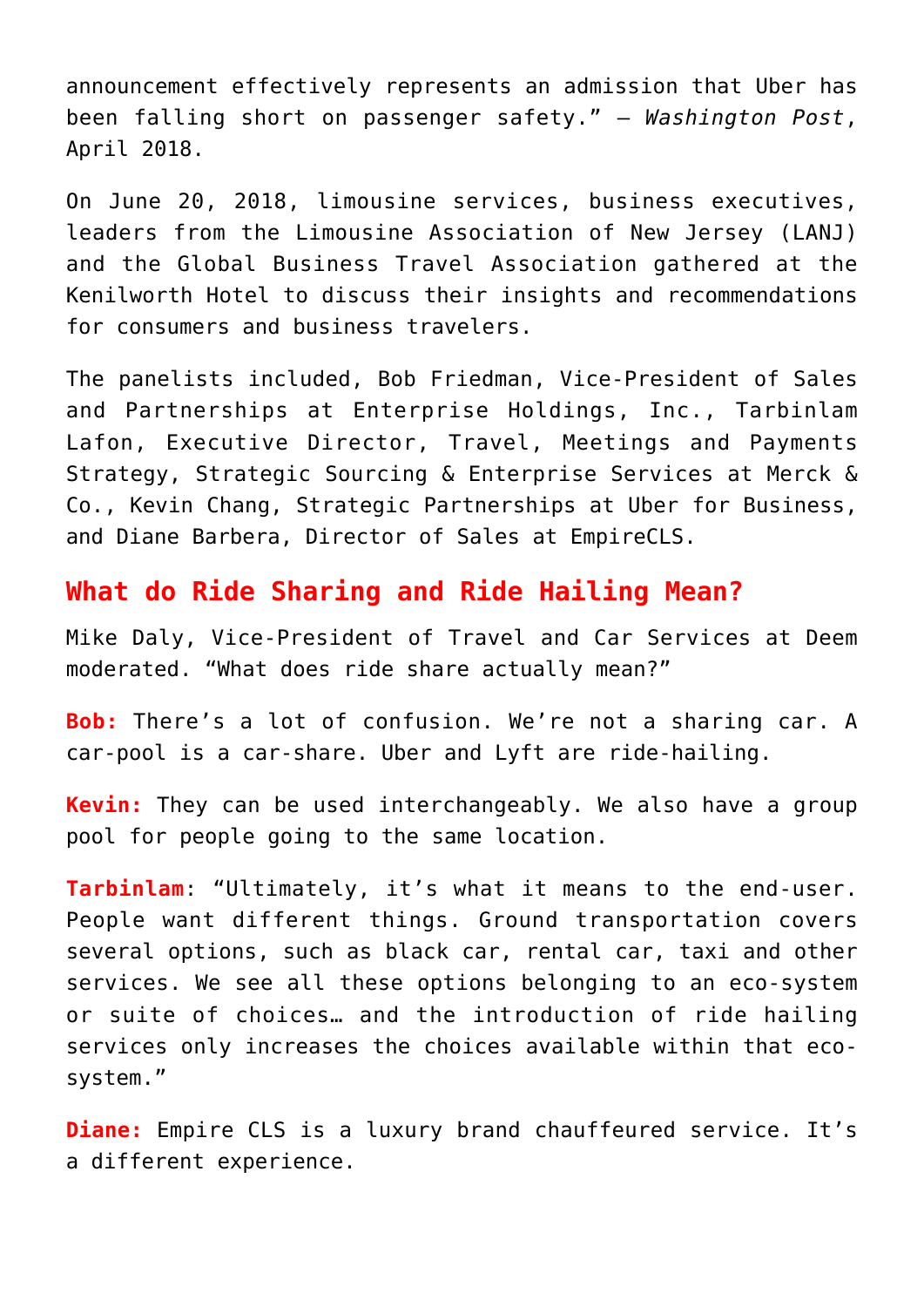## **How can we provide consistent safety, security, and reduce risks?**

**Bob:** Uber and Lyft are ride-hailing. I've been disturbed about Uber and concerned about its 911 app. I don't know how they've been vetted? Preferred services always had to provide a minimum level of insurance.

When Uber first came into the business they didn't do anything. They never talked about background checks or undergoing drug testing. Uber is only reacting, and now, catching-up. How does Uber insure drivers have insurance? Quite a lot of Uber drivers don't have enough insurance, vetting, or cars that are maintained.

**Kevin:** We've had to evolve within the corporate space and learn how to get in-touch with drivers. Drivers need to be insured themselves, then we give them \$1M in insurance through companies and employee partnerships.

**Bob:** Is \$1M in coverage enough?

**Kevin:** We're trying to figure out what to do with corporate partners.

**Tarbinlam:** We want to provide consistent options that are safe, secure and reduce risk. Healthy discussions create more innovation. It's an ecosystem.

**Diane:** For public transportation, you must exercise vigilance and common sense. We do background checks, purchased cyber insurance as one of the other duties of care to protect our customers.

**Bob:** We spend a lot of money on people and hire college graduates. You can always find a lower price but it will be a lower product. You need to look beyond price.

Attendees discussed gender, location, and age as reasons why people choose ride hailing and ride sharing services. Several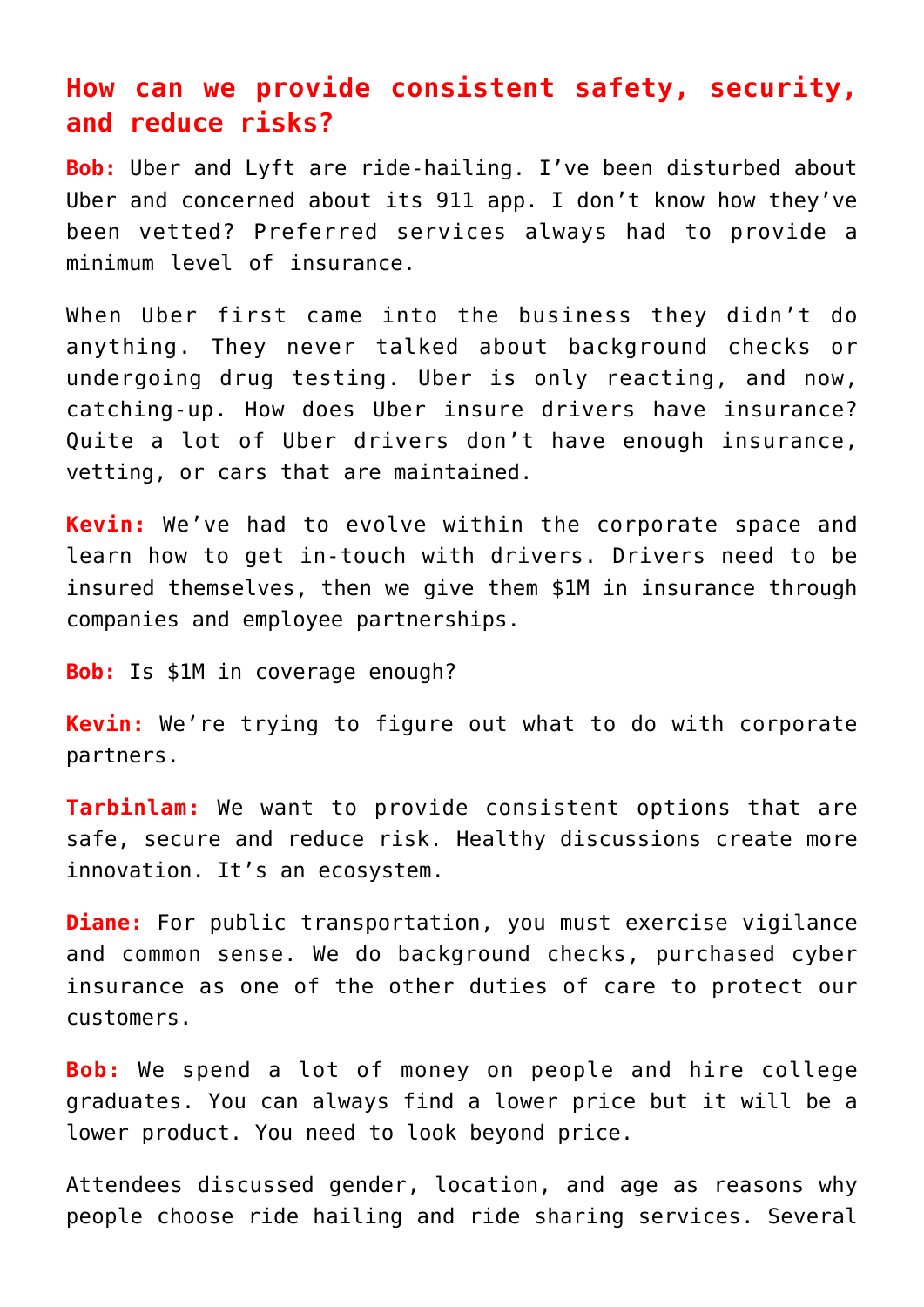women in the audience said they were afraid to take Uber alone. Others said, if Uber isn't in your town, you can't take it. Some of the panelists agreed, and highlighted generational differences, such as, younger people are more apt to take Uber.

In CNN Tech's article, "A first Uber ride ends in sexual assault charge. Uber vows again to improve passenger safety" it discussed Uber's email to its app users about driver screening and safety. "This comes after CNN [reported](https://www.cnn.com/2018/06/01/us/felons-driving-for-uber-invs/index.html?iid=EL) the company had approved thousands of drivers with disqualifying criminal histories per state agencies and lawsuits.

Monday's email did not include other forms of driver screening called for by some state regulators and attorneys who are suing Uber, such as in-person interviews, additional government oversight**,** or fingerprint-based background checks performed on all potential drivers.

Uber also said in May it will no longer force into arbitration passengers who allege they have been sexually assaulted or harassed by drivers. But Uber and rideshare companies Lyft, Juno, Curb, and Via [faced additional questions](https://money.cnn.com/2018/05/21/technology/uber-lawmakers-letter-driver-assaults/index.html?iid=EL) — after the initial CNN report — from nine members of Congress who asked that they detail their protocols related to complaints about sexual assault or harassment and driver training on the topics."– [CNN Tech,](https://money.cnn.com/2018/06/04/technology/uber-passenger-safety/index.html) June, 2018.

The ride-hailing market is becoming more competitive with Lyft, and apps like Via, Juno and Curb. But, with Uber there's the image problem. "It's arguably irreparably damaged after the relentless string of scandals that followed the company around like a cartoon cloud over the last few years.

Uber's recent moves show that the new CEO Dara Khosrowshahi understands the urgency to go public. That's good for current shareholders, because there is an urgency. Here are several reasons Uber's [IPO](https://money.usnews.com/investing/articles/2016-11-21/the-10-most-anticipated-ipos-of-2017) may experience dwindling demand: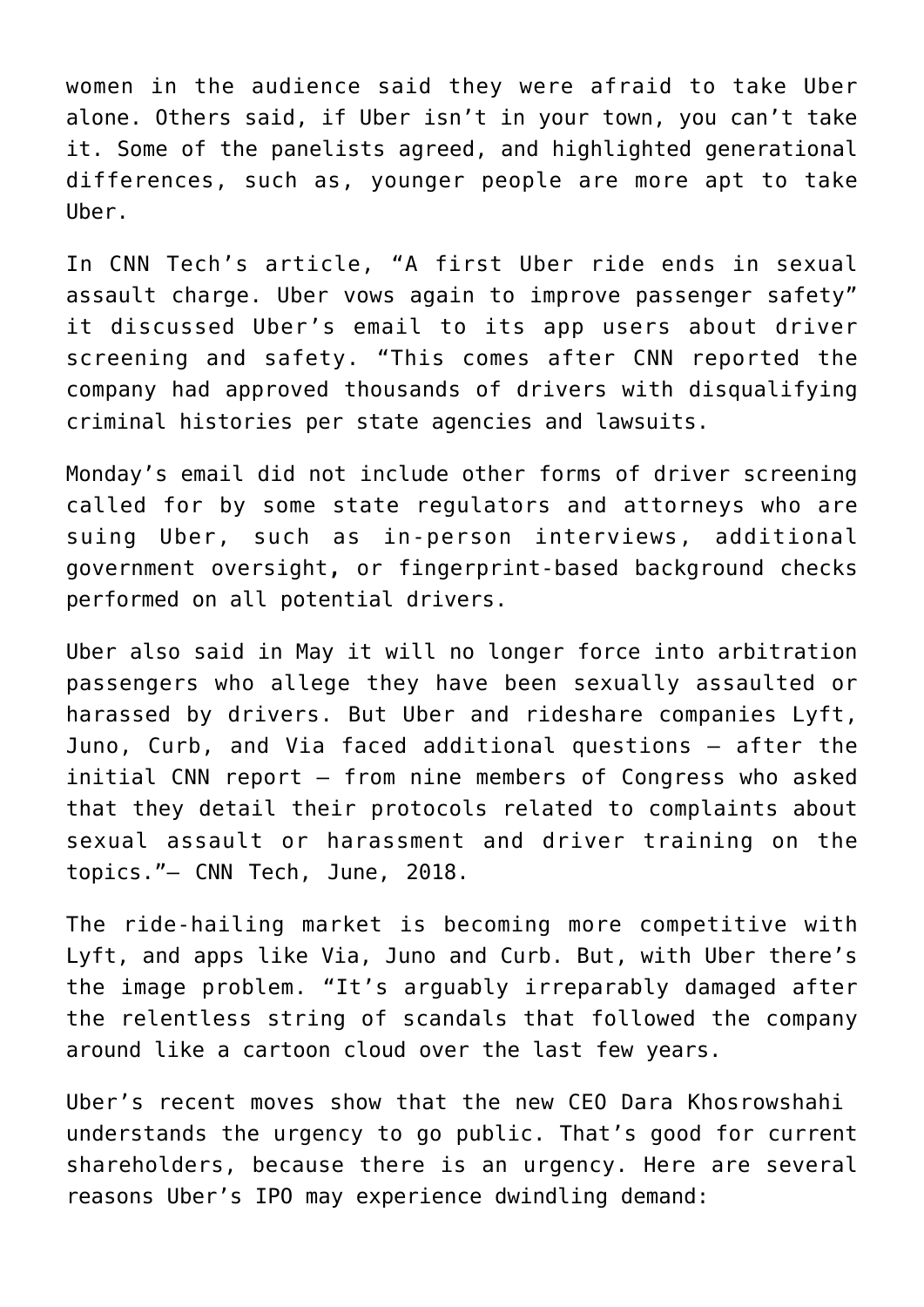- If Uber miss-times the market and hasn't gone public by the time the U.S. economy softens next, things could get ugly. As we enter the 10th year of a bull market, investors are starting to remember risk again. Companies losing \$1.1 billion a quarter may not be in vogue much longer.
- With increasing competition, the self-driving car remains Uber's best hope for long-term dominance. Given there are dozens of other companies – many with greater resources, institutional knowledge, or partnerships – working on this same thing, why buy Uber stock and pray it wins the autonomous lottery?
- The quicker the Uber IPO, the less diluted the rideshare market. Silicon Valley and Detroit have autonomous vehicles, right there with electric vehicles, as a top priority on their to-do list. If [Amazon.com](https://money.usnews.com/investing/stock-market-news/articles/2018-02-02/amazon-com-inc-amzn-stock) [\(AMZN](https://money.usnews.com/investing/stocks/amzn-amazoncom-inc)) makes free ride-hailing another Amazon Prime benefit, would Uber even survive?

By the time the Uber IPO rolls around in 2019, the public may do better to think of the once-mighty startup as mostly an index of market-leading ride-hailing companies across the world. As for the Uber part of the business, that's become something almost unimaginable as recently as two years ago: a turnaround story." – *[U.S. News and World Report](https://money.usnews.com/investing/stock-market-news/articles/2018-02-20/uber-ipo) ,* February, 2018.

Howard Gogel CEO of My Limousine Service, Inc. and Board Member of LANJ said, "The requirements for the limousine industry are much higher, and the federal government requires every company to carry \$1.5 million dollars of liability insurance. All of our New Jersey drivers must be fingerprinted and pass background checks run by the state police. None of this is required for Uber. Why does Uber get a pass?"

Prior to attending the event, I did a lot of research about Uber in the *[Wall Street Journal](https://www.wsj.com/articles/grabbing-an-uber-now-you-can-buy-your-own-insurance-for-the-ride-1528973400)*, "*Grabbing an Uber? Now You*